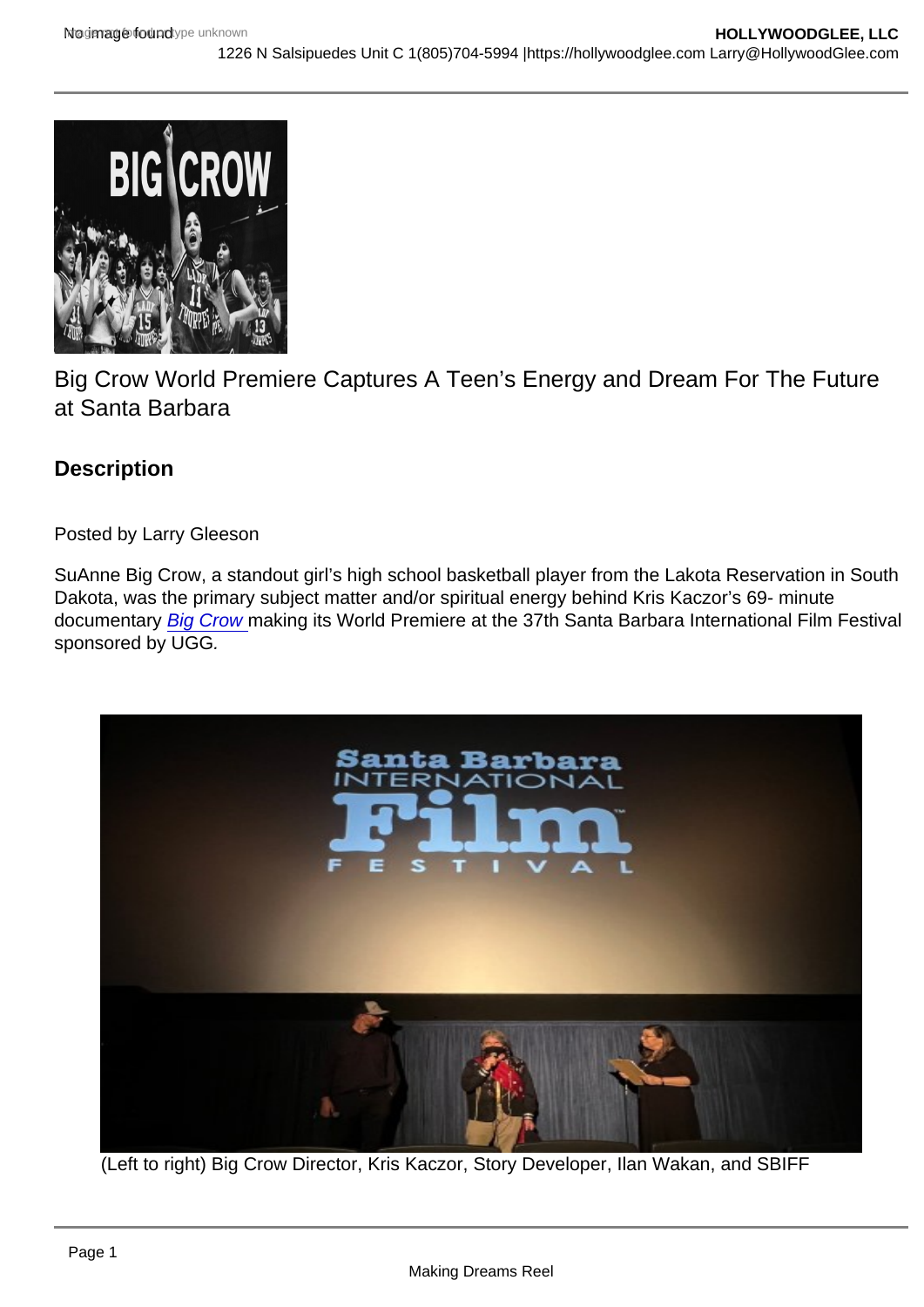Programming Director, Claudia Puig discuss the legacy of SuAnn Big Crow at the 37th Santa Barbara Film Festival, on March 4, 2022. (Photo cr. Larry Gleeson/HollywoodGlee)

SuAnne Big Crow once scored 67 points in one game and led her high school team to the state championship as she hit a buzzer-beating game-winning shot allowing the high school to win its firstever state title. SuAnne was also a cheerleader and three-sport athlete for the Lady Thorpes. In addition, she was an advocate for life without alcohol and drug abuse.

Director Kris Kaczor captures SuAnne's legend through archival newsreels of her athletic prowess, her advocacy via a public service announcement, and her galvanizing energy across the Great Plains through the plethora of first-person interviews and her undying Lakota pride.

Due to a tragic and fatal car accident on her way to receive a Miss South Dakota basketball honor, SuAnne's earthly bodily form was rendered lifeless. Nevertheless, her spirit did not die and Kaczor captures the life-changing energy SuAnne emanated into the Lakota people and how it has exhibited an expansiveness to cross over into today's Lakota culture.

Big Crow starts out as a simple modern-day reflection on Native people. What emerges is a Spirit with a vision for a better way of life, a zest for living, a sharp poignant sense of humor, and who continues to smile and lead the charge for a better, more hopeful life for her Lakota people.

Best of Fest. Highly recommended!

**Category** 

- 1. #SBIFF
- 2. Art Cinema
- 3. Feature Film
- 4. Film Festival